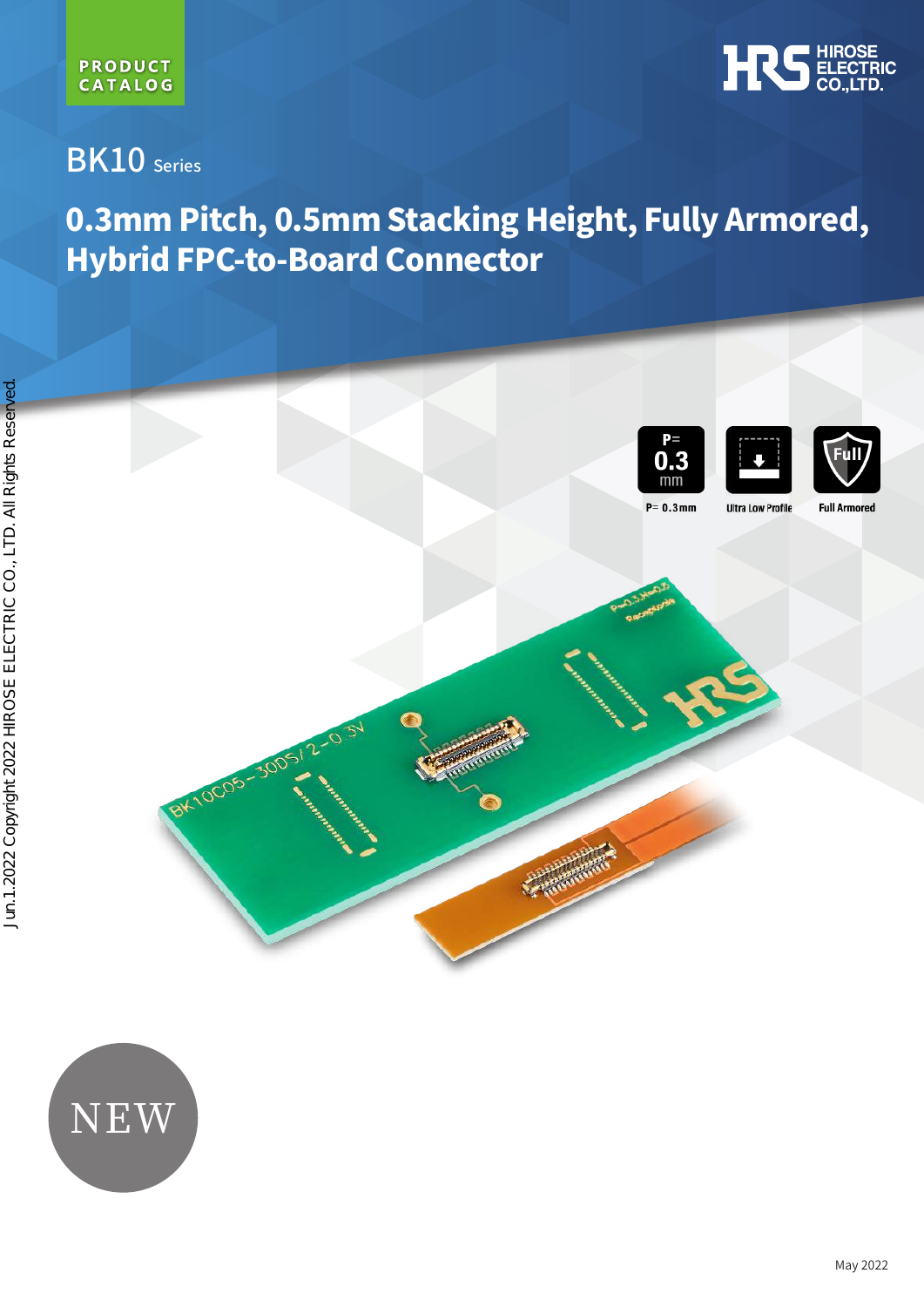# Features

# 1. Ultra Low-profile and Space-saving Design

Compact design ideal for mobile devices. ・ Stacking height : 0.5mm, Pitch : 0.3mm, Depth : 1.7mm

# 2. Robust Design

Fully armored guides prevent housing damage due to misalignment when mating.

## 3. Dimpled Contact Lock Design for High Extraction Force

Dimpled lock design on power and signal contacts enables high extraction force.



#### **Ultra Low-profile and Space-saving Design**



#### **Fully Armored Design**



**Contact Lock Design**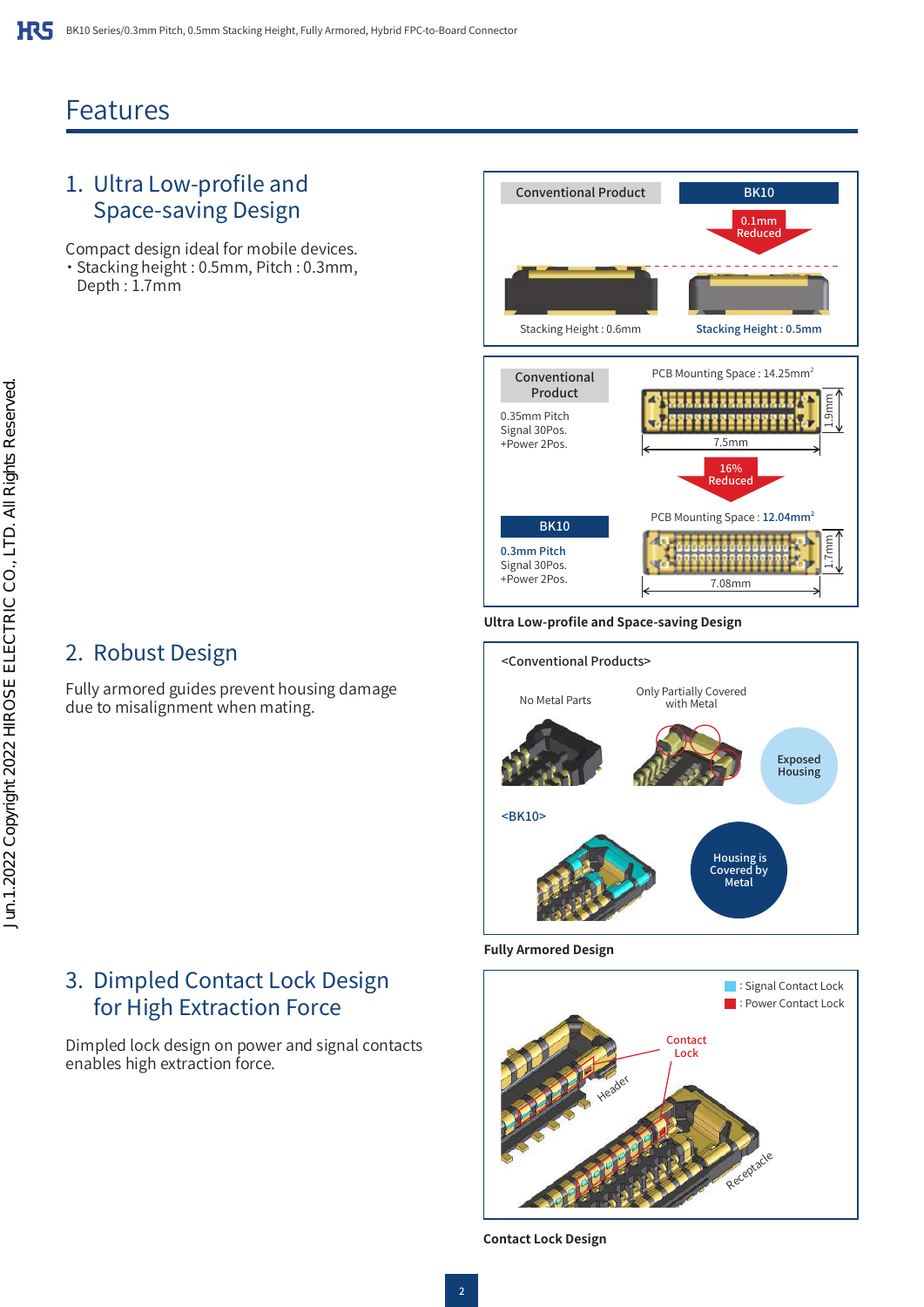# 4. Enhanced PCB Peeling Strength

Both the header and receptacle have 3 solder areas at each power contact for greater PCB peeling strength.



**3 Solder Areas Enhance PCB Peeling Strength**

5. High Contact Reliability

Both the power and signal contacts have a two-point contact design, ensuring high contact reliability.

# 6. Superior Mating Operability

Wide self-alignment range with metal guides offers a smooth mating operation.

 $(\pm 0.29$ mm in pitch direction,  $\pm 0.24$ mm in width direction)

Additionally, the clear tactile click generated by the unique locking contact design ensures complete mating.

# 7. Halogen-Free

All materials and substances used to produce this product comply with Halogen-free standards.

\*As defined by IEC 61249-2-21 Br : 900ppm max., Cl : 900ppm max., Br+Cl : 1,500ppm max.

Jun.1.2022 Copyright 2022 HIROSE ELECTRIC CO., LTD. All Rights Reserved. Jun.1.2022 Copyright 2022 HIROSE ELECTRIC CO., LTD. All Rights Reserved.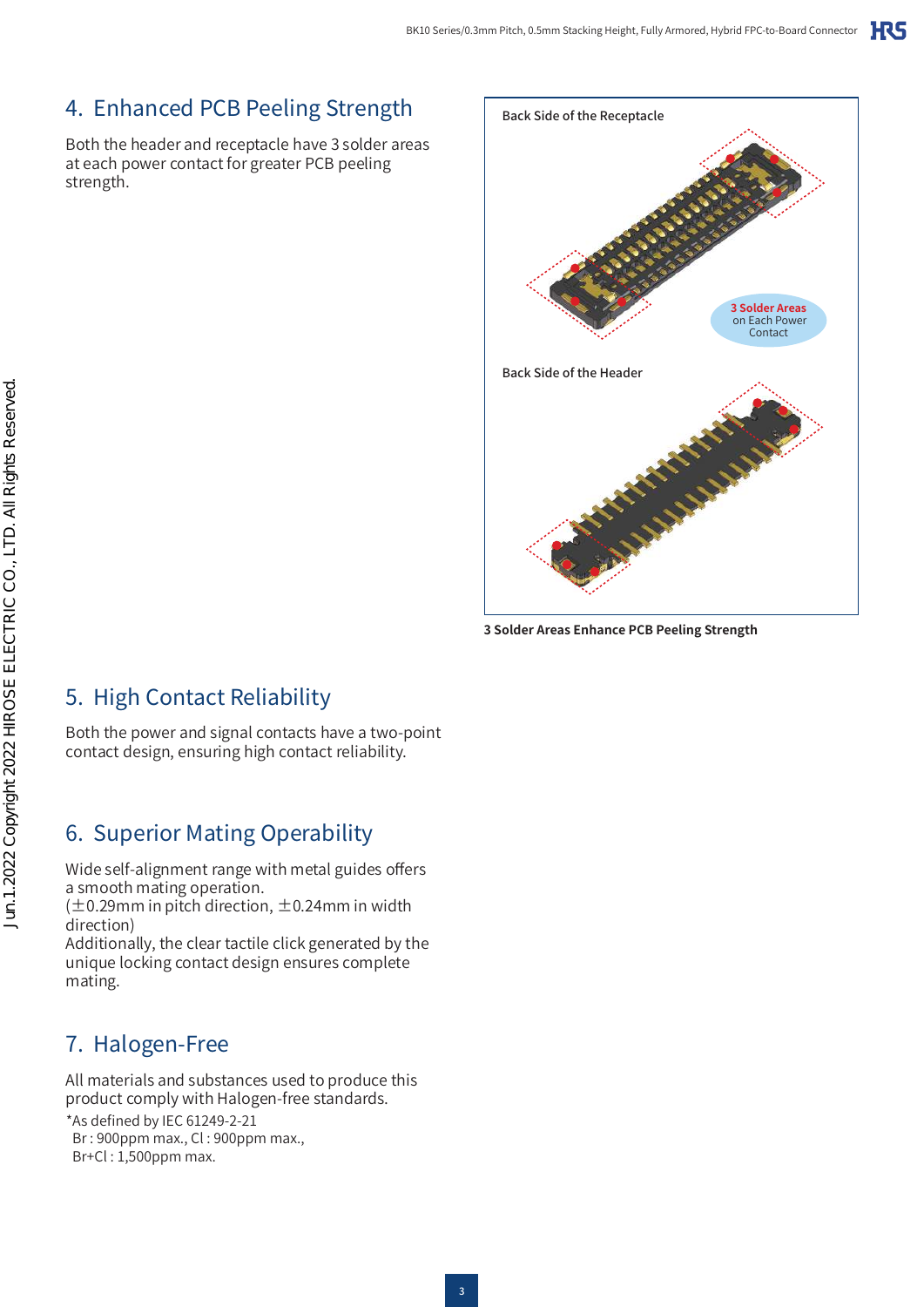### Product Specifications

| <b>Rated Current</b>         | Signal Contact: 0.3A (Note 1)                                                                                                                             | Operating Temperature (Note 2)                                                                                | $-55$ to $+85^{\circ}$ C |  |  |  |
|------------------------------|-----------------------------------------------------------------------------------------------------------------------------------------------------------|---------------------------------------------------------------------------------------------------------------|--------------------------|--|--|--|
|                              | Power Contact: 5A                                                                                                                                         | Storage Temperature Range (Note 3)                                                                            | $-10$ to $+60^{\circ}$ C |  |  |  |
| <b>Rated Voltage</b>         | 30V AC/DC                                                                                                                                                 |                                                                                                               |                          |  |  |  |
| <b>Items</b>                 | Specifications                                                                                                                                            | Conditions                                                                                                    |                          |  |  |  |
| <b>Contact Resistance</b>    | Signal Contact: 50mΩ Max.<br>Power Contact: 30mQ Max.                                                                                                     | Measured at 20mV AC, 1kHz, 1mA                                                                                |                          |  |  |  |
| <b>Insulation Resistance</b> | $50M\Omega$ Min.                                                                                                                                          | Measured at 100V DC                                                                                           |                          |  |  |  |
| Withstanding Voltage         | No flashover or insulation breakdown                                                                                                                      | 100V AC for 1 min.                                                                                            |                          |  |  |  |
| <b>Mating Durability</b>     | Contact Resistance: Signal Contact: 50mΩ Max.<br>Power Contact: 50mΩ Max.<br>No damage, crack or looseness of parts                                       | 10 mating cycles                                                                                              |                          |  |  |  |
| <b>Vibration Resistance</b>  | No electrical discontinuity of 1µs or more<br>No damage, crack or looseness of parts                                                                      | Frequency: 10 to 55Hz, single amplitude 0.75mm,<br>10 cycles in each of 3 axis directions for 5 minutes/cycle |                          |  |  |  |
| Shock Resistance             | No electrical discontinuity of 1µs or more<br>No damage, crack or looseness of parts                                                                      | Acceleration: $490 \text{m/s}^2$ , duration of pulse: 11ms<br>at 3 times for 3 directions.                    |                          |  |  |  |
| <b>Humidity Resistance</b>   | Contact Resistance : Signal Contact : 50mΩ Max.<br>Power Contact: 50mO Max.<br>Insulation Resistance: 25MQ Min.<br>No damage, crack or looseness of parts | 96 hours at temperature of 40 ± 2°C and<br>humidity range from 90 to 95%                                      |                          |  |  |  |
| Temperature Cycle            | Contact Resistance: Signal Contact: 50mΩ Max.<br>Power Contact: 50mΩ Max.<br>Insulation Resistance: 50MO Min.<br>No damage, crack or looseness of parts   | -55°C for 30min. → +85°C for 30 min. for 5 Cycles<br>(Stabilizing Time In Chamber: Within 2 to 3 min.)        |                          |  |  |  |
| Sulphur Dioxide              | Contact Resistance: Signal Contact: 50mΩ Max.<br>Power Contact: 50mQ Max.<br>No damage, crack or looseness of parts                                       | Exposed in 25 PPM for 96h at 25°C, 75 ± 5%RH.<br>(Test standard: JIS C 60068)                                 |                          |  |  |  |

Note 1 : The total current capacity is 12A Max. for signal contacts.

Note 2 : Includes temperature rise due to current flow.

Note 3 : The term "storage" refers to long-term-storage of unused items before they are mounted on the PCB.

Operating temperature range applies to the product in a temporary storage state such as non-powered after mounting on the PCB during transportation, etc.

### Materials / Finish

| Part                 | Component      | <b>Material</b> | Finish                               | <b>Remarks</b> |
|----------------------|----------------|-----------------|--------------------------------------|----------------|
|                      | Insulator      | <b>LCP</b>      | Black                                | UL94V-0        |
| Header<br>Receptacle | Signal Contact | Copper Alloy    | Gold Plated over Nickel Underplating |                |
|                      | Power Contact  | Copper Alloy    | Gold Plated over Nickel Underplating |                |

#### Product Number Structure

Refer to the chart below when determining the product specifications from the product number. Please select from the product numbers listed in this catalog when placing orders.

#### Header/Receptacle

| <b>BK10C</b>                       | 05               |                   | DP                                                   |   | $\blacksquare$ |                            |    | (8##) |                                                                                                                         |
|------------------------------------|------------------|-------------------|------------------------------------------------------|---|----------------|----------------------------|----|-------|-------------------------------------------------------------------------------------------------------------------------|
| U                                  | $\boldsymbol{2}$ |                   | $\boldsymbol{4}$                                     | 6 |                | $\overline{6}$             | (7 | (8)   |                                                                                                                         |
| Series Name                        |                  | <b>BK10</b>       |                                                      |   |                | S Number of Power Contacts |    |       | 2pos.                                                                                                                   |
| Stacking Height                    |                  | 0.5 <sub>mm</sub> |                                                      |   |                | <b>6</b> Contact Pitch     |    |       | $0.3$ mm                                                                                                                |
| <b>B</b> Number of Signal Contacts |                  | 30pos.            |                                                      |   |                | Terminal Type              |    |       | V: Straight SMT                                                                                                         |
| <b>4</b> Connector Type            |                  |                   | DP : Double-row Header<br>DS : Double-row Receptacle |   |                | <b>8</b> Packaging         |    |       | (800): Standard, Embossed Tape Packaging<br>(20,000pcs per reel)<br>(895) : Embossed tape packaging (1,000pcs per reel) |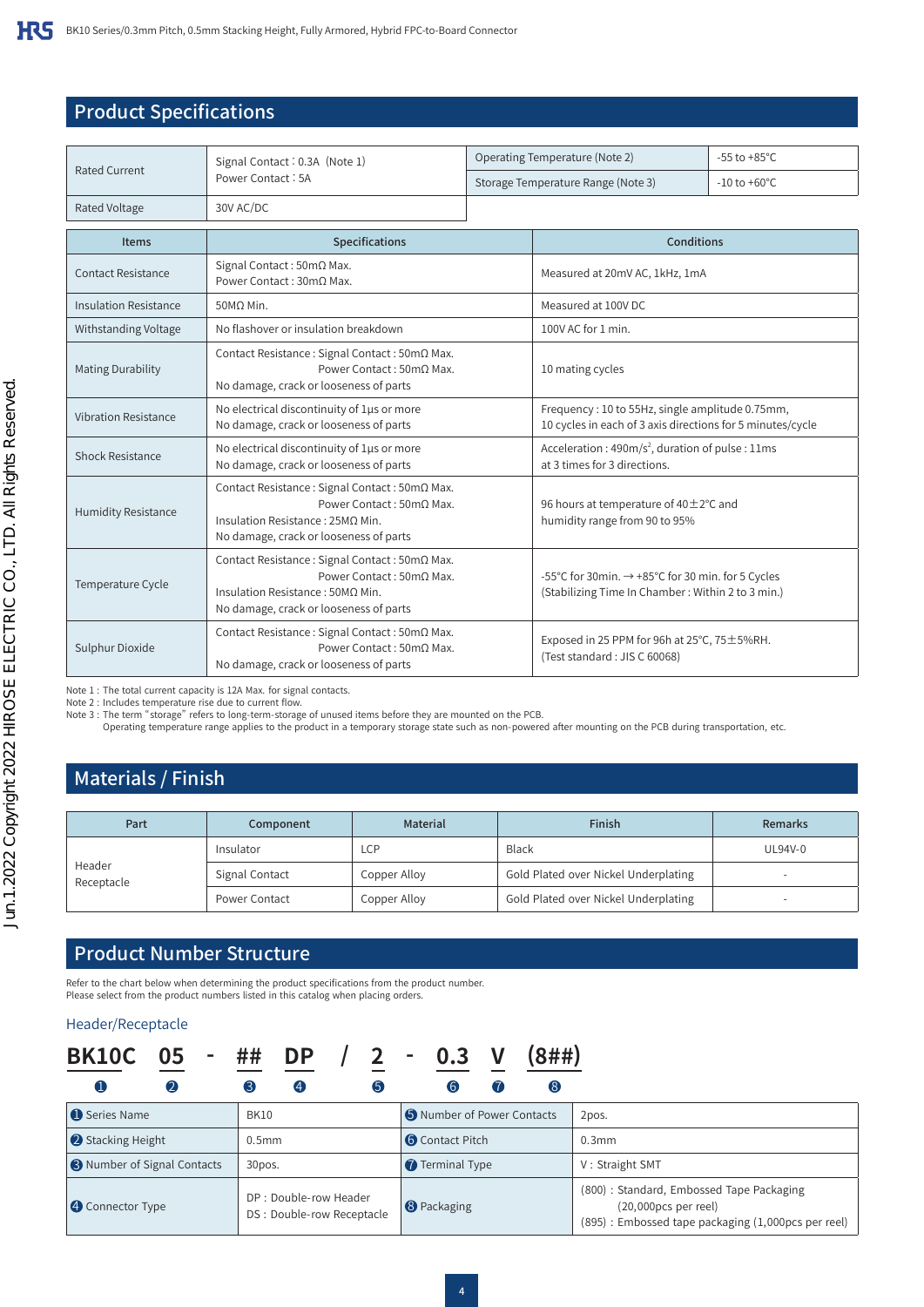#### Header





#### Recommended PCB Layout



#### Recommended Metal Mask Dimensions (Mask Thickness : 0.08mm)



| Unit: $mm$ |  |
|------------|--|
|            |  |
|            |  |

|                          |                  | No. of Pos.       |                  |      |      |      |      |      | <b>Purchase Unit</b>  |                         |
|--------------------------|------------------|-------------------|------------------|------|------|------|------|------|-----------------------|-------------------------|
| Part No.                 | HRS No.          | Signal<br>Contact | Power<br>Contact | A    | B    |      | D    |      | ##:00                 | ##:95                   |
| BK10C05-30DP/2-0.3V(8##) | CL0480-0878-0-## | 30                |                  | 6.11 | 4.20 | 5.33 | 5.75 | 5.23 | 20,000pcs<br>per reel | $1,000$ pcs<br>per reel |

Note : This connector has no polarity.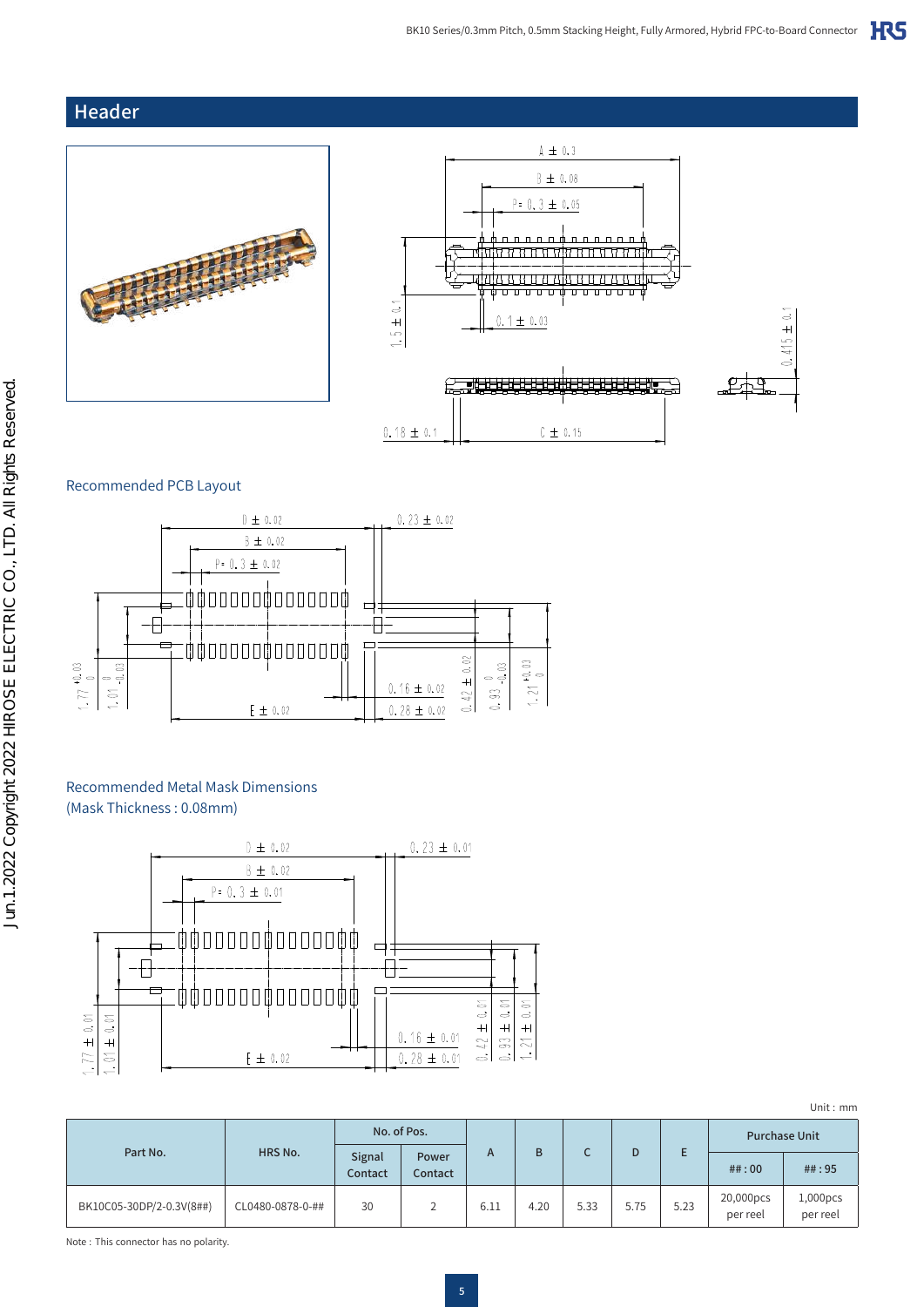### Receptacle







#### Recommended PCB Layout



#### Recommended Metal Mask Dimensions (Mask Thickness : 0.08mm)



| Unit: $mm$ |  |
|------------|--|
|            |  |
|            |  |

|                          |                  | No. of Pos.       |                  |      |      |      |      |      | <b>Purchase Unit</b>  |                         |
|--------------------------|------------------|-------------------|------------------|------|------|------|------|------|-----------------------|-------------------------|
| Part No.                 | HRS No.          | Signal<br>Contact | Power<br>Contact | A    | B    |      | D    |      | ##:00                 | ##:95                   |
| BK10C05-30DS/2-0.3V(8##) | CL0480-0879-0-## | 30                |                  | 7.08 | 4.20 | 4.72 | 7.38 | 4.62 | 20,000pcs<br>per reel | $1,000$ pcs<br>per reel |

Note : This connector has no polarity.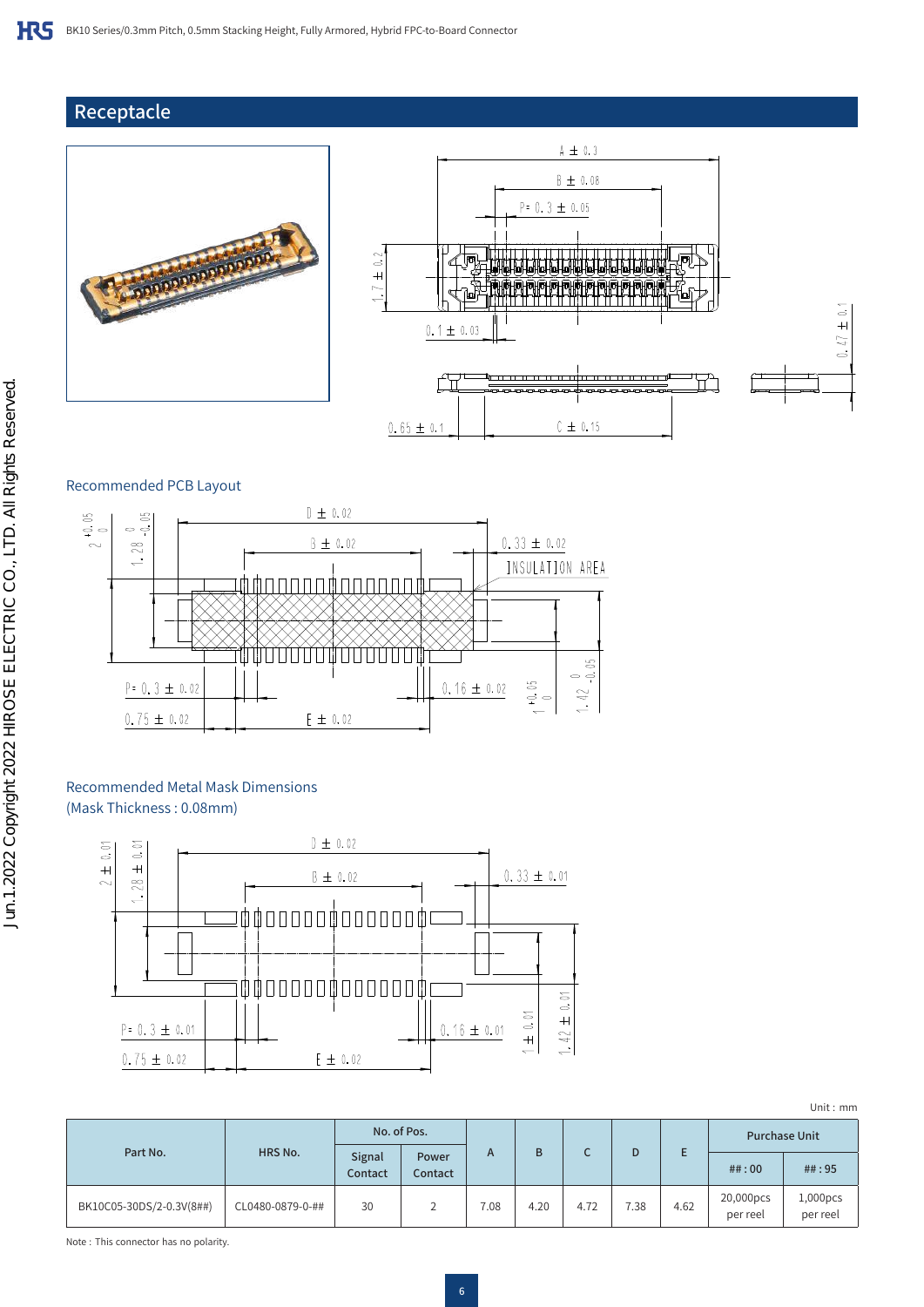### Packaging Specifications Diagram

## Header

#### Embossed Tape Dimensions **Embossed Tape Dimensions**







|                          |                  |                   |                  |      |     |      |      |      |     | Unit: mm |
|--------------------------|------------------|-------------------|------------------|------|-----|------|------|------|-----|----------|
| Part No.                 |                  | No. of Pos.       |                  |      |     |      |      |      |     |          |
|                          | HRS No.          | Signal<br>Contact | Power<br>Contact | A    | B   |      | D    | E    |     | G        |
| BK10C05-30DP/2-0.3V(800) | CL0480-0878-0-00 | 30                | 2                | 16.0 | 7.5 | 6.22 | 17.5 | 21.5 | 380 | 80       |
| BK10C05-30DP/2-0.3V(895) | CL0480-0878-0-95 | 30                | 2                | 16.0 | 7.5 | 6.22 | 17.5 | 21.5 | 180 | 60       |

# Receptacle

### Embossed Tape Dimensions **Embossed Tape Dimensions**







|  | Unit: $mm$ |
|--|------------|
|  |            |

| Part No.                 |                  |                   | No. of Pos.      |      |      |      |      |      |     |    |
|--------------------------|------------------|-------------------|------------------|------|------|------|------|------|-----|----|
|                          | HRS No.          | Signal<br>Contact | Power<br>Contact | A    | В    |      | D    |      |     | G  |
| BK10C05-30DS/2-0.3V(800) | CL0480-0879-0 00 | 30                | 2                | 24.0 | 11.5 | 7.18 | 25.5 | 29.5 | 380 | 80 |
| BK10C05-30DS/2-0.3V(895) | CL0480-0879-0 95 | 30                | 2                | 24.0 | 11.5 | 7.18 | 25.5 | 29.5 | 180 | 60 |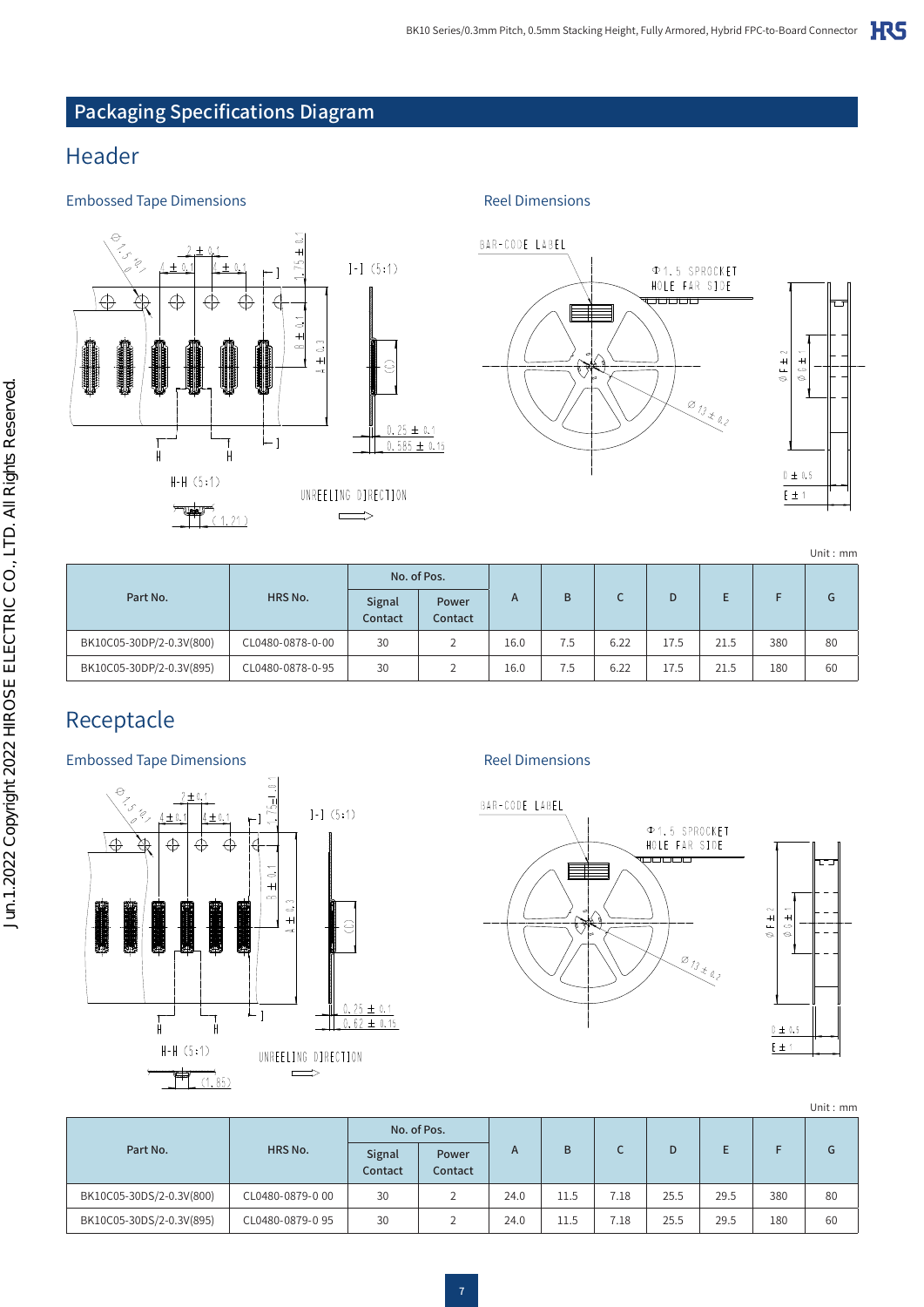#### Usage Precautions

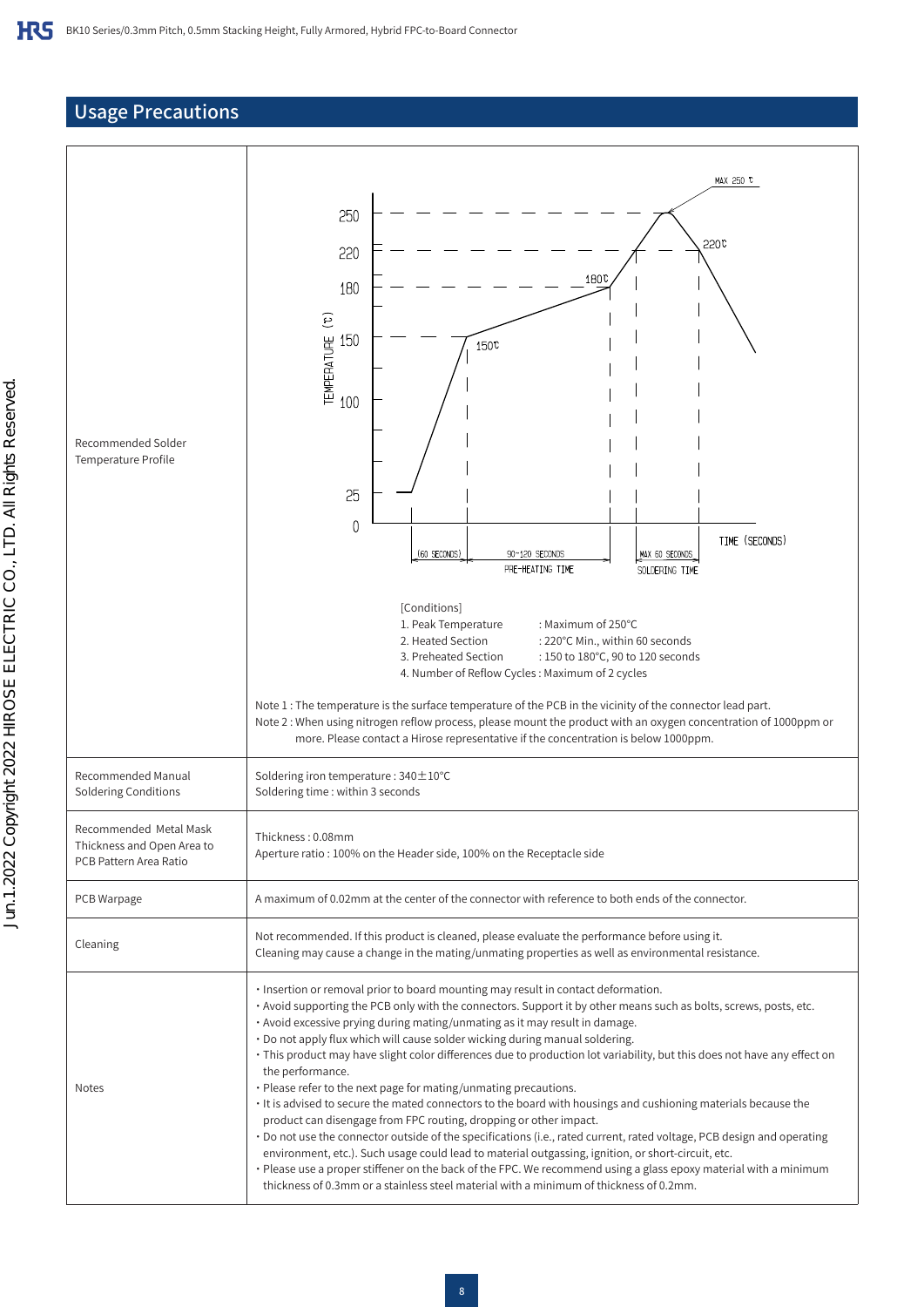

#### 【Connector Mating Method】



1. Locate the guides and align the connectors to the appropriate mating position. The connector has guide ribs on the receptacle for proper mating alignment. Align the connectors with the guide ribs.



- 2. When the connector comes to the appropriate position, the connector will lower into place as indicated by the change in mated height.
- 3. When the connectors has lowered into place, the connector pair will be parallel to each other andcannot be moved back and forth or left and right. Please complete mating from this state by applying force.



4. Please make sure connectors are mated completely. If one side is floating or the connectors are mated at an angle, please unmate and then redo the mating procedure following the steps described.



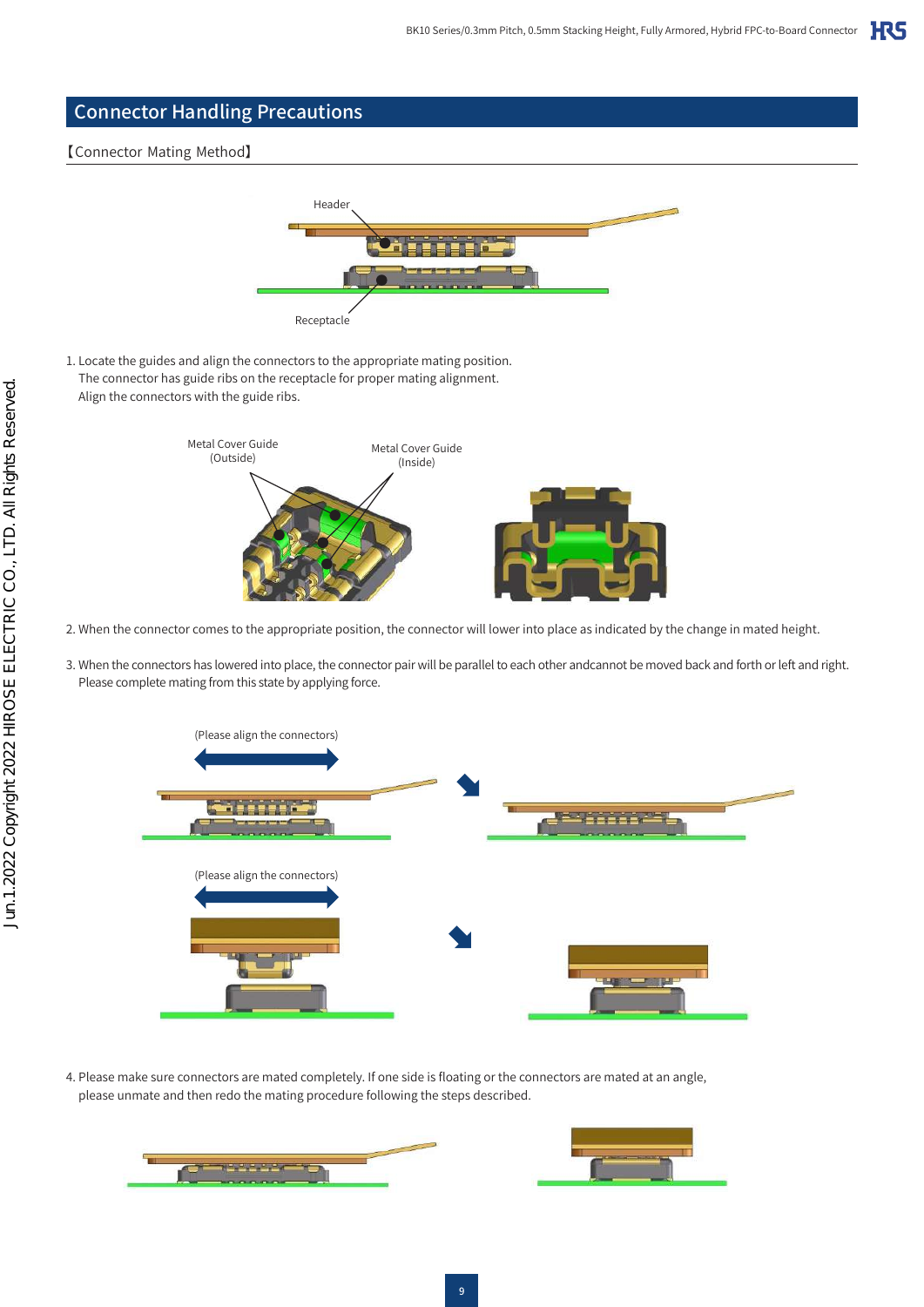#### 【Connector Un- Mating Precautions】

1. It is recommended to remove the connector by pulling perpendicular to the connector mounted surface. However, unmating FPC-to-board connectors can become more difficult with higher pin count connectors and thinner FPCs.



2. If is difficult to remove the connector parallel to the mounting surface, remove it diagonally towards the pitch direction. Do not remove the connector towards the width direction as it may put a large amount of stress on the contacts.



3. If the FPC is not rigid enough, there is a possibility of solder peeling or connector damage. Please check the repetitive operation of the FPC planned to be used in advance, such as during the early stage build. Please do not remove the FPC by holding one corner and pulling at a diagonal as this will put a great amount of stress on the contacts.